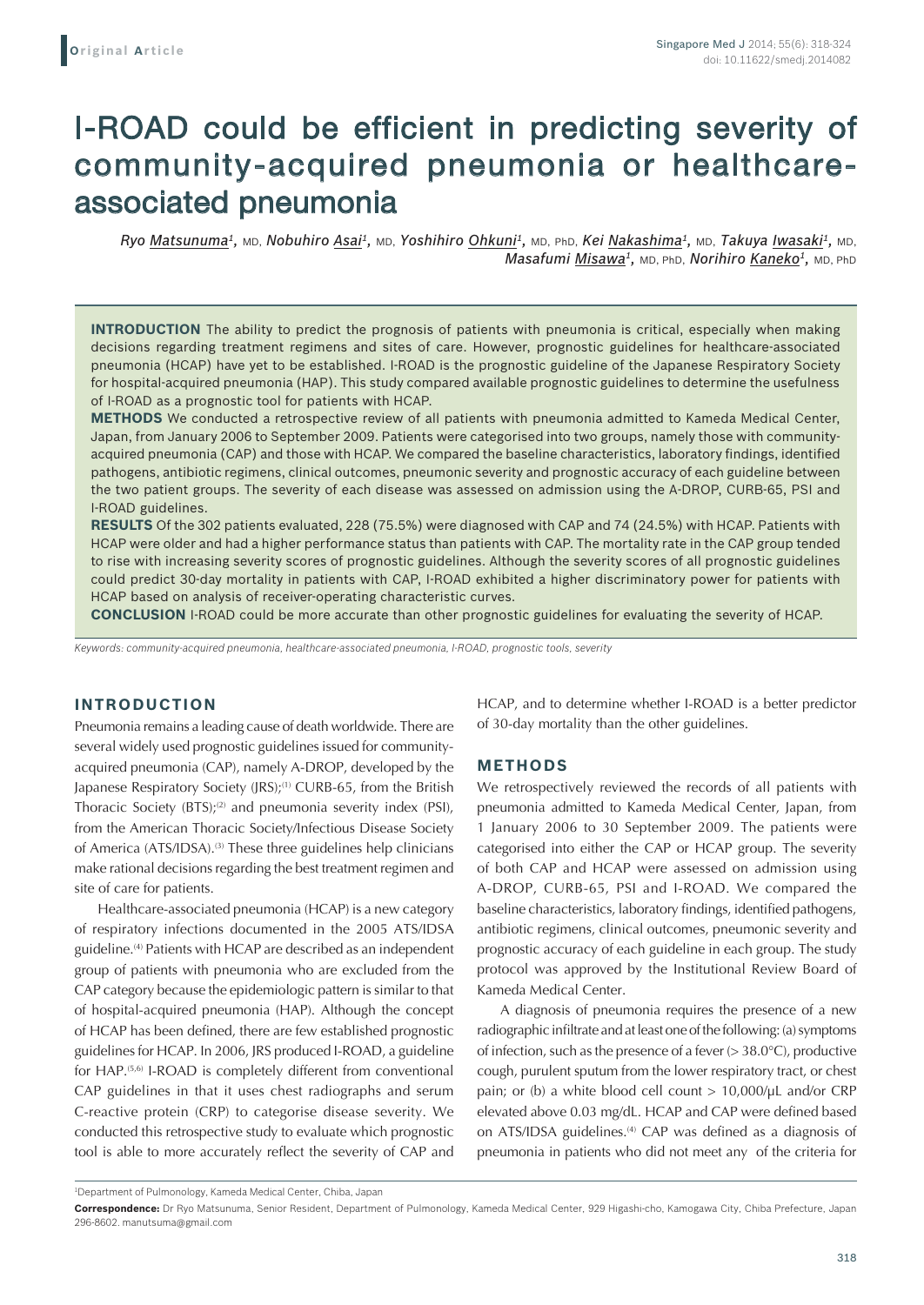

**Fig. 1** Flowchart of the I-ROAD prognostic guideline for hospital-acquired pneumonia.

HCAP, i.e. these patients: (a) reside in their own homes and not in a nursing home or hospital; (b) receive no care (i.e. no clinic visits, infusion or haemodialysis); and (c) were not admitted to a hospital within the preceding 90 days. In contrast, HCAP included patients with any of the following: (a) hospitalisation for two days in the preceding 90 days; (b) residence in a nursing home or extended care facility; (c) receiving home infusion therapy (including antibiotics); (d) on long-term dialysis (including haemodialysis and peritoneal dialysis) within the 30 days prior to enlistment into the study; and (e) received home wound care.<sup>(4)</sup> Patients who visited outpatient clinics were placed in the CAP group instead of the HCAP group, as their general condition is usually similar to that of healthy people.

Initial treatment failure was defined as death during initial treatment or a change in the antibiotic regimen from the initial agents within 72 hours of the start of treatment due to a lack of response or clinical deterioration (e.g. worsening fever, respiratory condition or radiologic status; requiring mechanical ventilation, aggressive fluid resuscitation or vasopressors).

Baseline demographic information such as age, gender, residence (i.e. nursing home or non-nursing home) and performance status (measured using the Eastern Cooperative Oncology Group scale<sup>(7)</sup>), as well as the clinical data of all enrolled patients, were collected through the review of patient medical records. Physical examination findings (i.e. pulse rate, respiratory rate, systolic and diastolic blood pressure [BP], temperature and mental status), the presence of comorbidities (i.e. chronic obstructive pulmonary disease, bronchial asthma, diabetes mellitus, hypertension, dyslipidaemia, collagen vascular disease, neoplastic disease, liver disease, congestive heart failure, cerebrovascular disease and renal disease), and laboratory and radiographic results of the patients were reviewed via the electronic medical records. The source of knowledge of comorbidities was classified as patient declaration or medication record notation. All-cause mortality was assessed for all patients 30 days after the initial presentation, using patient interviews and medical record review.

Pneumonic severity was evaluated using A-DROP, CURB-65, PSI and I-ROAD. A-DROP is a 6-point scoring system proposed by  $JRS^{(1)}$  that assesses the following parameters: (a) age (men > 70 years, women > 75 years); (b) dehydration (blood urea nitrogen [BUN] concentration  $> 21$  mg/dL); (c) respiratory failure (pulse oximetric saturation < 90%, partial pressure of oxygen in arterial blood  $[PaO<sub>2</sub>] < 60$  mmHg, or Pa $O<sub>2</sub>$ /fraction of inspired oxygen ratio  $[FIO<sub>2</sub>] < 300$ ; (d) orientation disturbance (i.e. confusion); and (e) low BP (systolic BP  $<$  90 mm Hg). Proposed by BTS,<sup>(2)</sup> CURB-65 evaluates the following parameters: (a) confusion; (b)  $BUN > 20$  mg/dL; (c) respiratory rate > 30 breaths/min; (d) systolic BP < 90 mmHg or diastolic BP  $<$  60 mmHg; and (e) age  $>$  65 years. The PSI, a predictive index proposed by  $ATS/IDSA$ , $(3)$  evaluates the following parameters: (a) age > 65 years; (b) residence in a nursing home; (c) coexisting illnesses (e.g. neoplastic disease, liver disease, congestive heart failure, cerebrovascular disease and renal disease); (d) physical examination findings (e.g. altered mental status, respiratory rate > 30/min, systolic BP < 90 mmHg, temperature < 35°C or  $> 40^{\circ}$ C and pulse 125 beats/min); and (e) laboratory and radiographic findings (arterial  $pH < 7.35$ , BUN  $> 30$  mg/dL, sodium < 130 mEq/L, glucose > 250 mg/dL, haematocrit < 30%,  $PaO<sub>2</sub> < 60$  mm Hg or oxygen saturation [SpO<sub>2</sub>] < 90%, and pleural effusion). The I-ROAD system, also proposed by JRS,<sup>(5,6)</sup> classifies severity of pneumonia according to the number of prognostic factors that apply to a patient (Fig. 1). When three or more prognostic factors apply, the patient is classified as severe. If less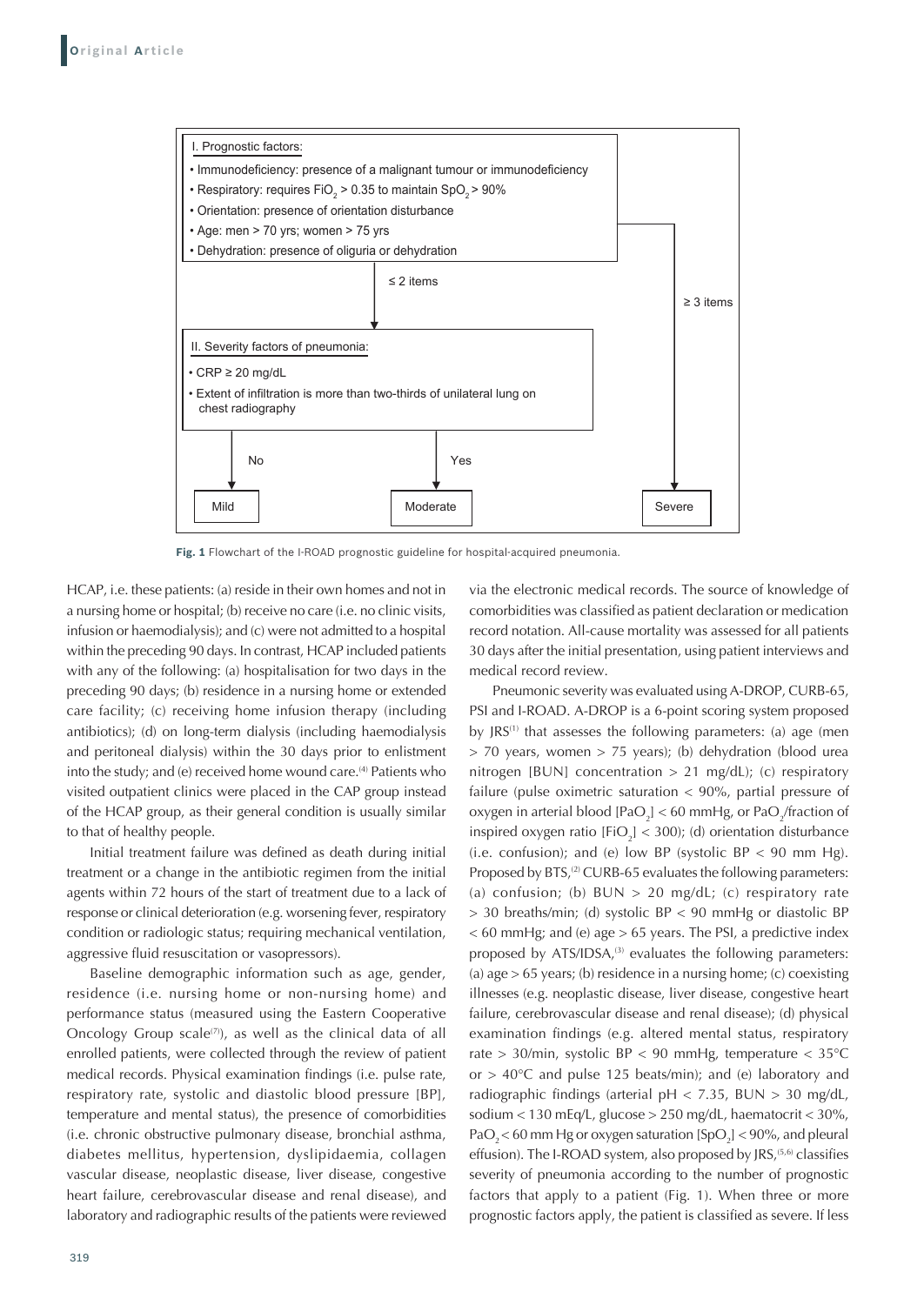than three items apply, the patient would be further evaluated to determine whether the CRP level is greater than 20 mg/dL and whether lung infiltration is more than two-thirds unilateral on chest radiography – a patient who is positive for at least one of the two aforementioned characteristics is deemed to have moderately severe HAP. If none of the two applies, the patient is deemed to have a mild case of pneumonia.

Acceptable positive culture specimens included those obtained from sputum, tracheal aspirate or blood. A positive blood culture was accepted as a true positive if the same microorganism was identified in the respiratory specimen and no other source for the positive blood culture could be identified. In the present study, antimicrobial susceptibility testing was performed using broth microdilution and interpreted according to the guidelines set by the Clinical and Laboratory Standards Institute (CLSI). The susceptibility of *Streptococcus pneumoniae*  strains were evaluated by assessing the minimal inhibitory concentrations, as described in the CLSI guideline. A breakpoint was applied based on the CLSI 2006 guideline, which was published in May 2008.<sup>(8)</sup>

Susceptibility to the following drugs was tested for all recovered microorganisms: amoxicillin, piperacillin sodium, cefotaxime sodium, ceftazidime, cefepime hydrochloride, ciprofloxacin hydrochloride, imipenem, aztreonam, gentamicin sulfate, amikacin sulfate, and a combination of sulfamethoxazole and trimethoprim. Multidrug-resistant (MDR) pathogens included methicillin-resistant *Staphylococcus aureus* (MRSA), Stenotrophomonas maltphilia and extended spectrum β-lactamase (ESBL)-producing Enterobacteriaceae, based on previous reports that showed problematic outcomes for infections caused by these pathogens.(9,10)

The death rate was calculated for both the CAP and HCAP groups, with low to severe scores based on each set of guidelines. Correlation between the severity score and the accuracy of the predicted 30-day mortality was used to determine the sensitivity, specificity, and positive and negative predictive values of each set of guidelines for the two patient groups. Finally, receiveroperating characteristic (ROC) curves were constructed to plot sensitivity and false positives (i.e. 1-sensitivity) in order to compare the availability of each set of guidelines in patients with CAP and those with HCAP. Normally and non-normally distributed continuous variables were compared using Student's *t*-test and Wilcoxon rank-sum test, respectively. Either chi-square or Fisher's exact test was used to compare categorical variables. A p-value of  $\leq 0.05$  was considered statistically significant. All statistical comparisons were done using the Statistical Package for the Social Sciences for Windows version 20.00 (IBM Corp, Armonk, NY, USA).

# **RESULTS**

The characteristics of the patients enrolled in the present study are shown in Table I. A total of 302 patients were evaluated during the study period – 228 patients with CAP (75.5%) and 74 with

**Table I. General characteristics of the patients (n = 302).**

| <b>Characteristic</b>                    | No. of patients (%) |                 |  |
|------------------------------------------|---------------------|-----------------|--|
|                                          | <b>CAP</b>          | <b>HCAP</b>     |  |
|                                          | $(n = 228)$         | $(n = 74)$      |  |
| Age* (yrs)                               | $74 \pm 13$         | $80 \pm 11$     |  |
| Gender                                   |                     |                 |  |
| Male                                     | 164 (72.0)          | 46 (62.2)       |  |
| Female                                   | 64(28.1)            | 28 (37.8)       |  |
| Performance status*                      | $0.1 \pm 0.4$       | $1.4 \pm 1.5$   |  |
| 30-day mortality rate*                   | 23(10.1)            | 14 (19.0)       |  |
| <b>Treatment failure*</b>                | 12(5.3)             | 1(1.4)          |  |
| Residence in a nursing home*             |                     | 39(52.7)        |  |
| <b>Hospitalised within 90 days*</b>      |                     | 10(13.5)        |  |
| Receiving home care*                     |                     | 25 (33.8)       |  |
| On haemodialysis*                        |                     | 8(10.8)         |  |
| Presence of comorbidity*                 |                     |                 |  |
| Hypertension                             | 104 (45.6)          | 38 (51.4)       |  |
| Diabetes mellitus                        | 38 (16.7)           | 10(13.5)        |  |
| Dyslipidaemia                            | 28 (12.3)           | 10(13.5)        |  |
| Collagen vascular disease                | 7(3.1)              | 2(2.7)          |  |
| Malignant tumour                         | 43 (18.9)           | 7(9.5)          |  |
| Liver disease                            | 13(5.7)             | 7(9.5)          |  |
| Chronic heart failure                    | 29(12.7)            | 19 (25.7)       |  |
| Cerebrovascular disease                  | 39 (17.1)           | 40 (54.1)       |  |
| Chronic respiratory failure              | 22(9.6)             | 12(16.2)        |  |
| Home oxygen therapy                      | 15(6.6)             | 11 (14.9)       |  |
| Chronic kidney disease                   | 17(7.5)             | 14 (18.9)       |  |
| Laboratory findings*                     |                     |                 |  |
| Haematocrit (%)                          | $37 \pm 6.0$        | $35 \pm 4.7$    |  |
| BUN (mg/dL)                              | $21 \pm 11$         | $29 \pm 18$     |  |
| Sodium (mEq/L)                           | $137 \pm 3.8$       | $137 \pm 5.3$   |  |
| Glucose (mg/dL)                          | $145 \pm 53$        | $129 \pm 57$    |  |
| $CRP$ (mg/dL)                            | $12.9 \pm 9.9$      | $10.2 \pm 7.8$  |  |
| Arterial pH                              | $7.42 \pm 0.07$     | $7.41 \pm 0.06$ |  |
| $PaO2$ (mmHg)                            | $83 \pm 31$         | $80 \pm 30$     |  |
| Lung infiltration $> 2/3$ on radiography | 66 (28.9)           | 8(10.8)         |  |

\*Data is presented as mean ± standard deviation. BUN: blood urea nitrogen; CAP: community-acquired pneumonia; CRP: C-reactive protein; HCAP: healthcare-associated pneumonia; PaO<sub>2</sub>: partial pressure of oxygen in arterial blood

HCAP (24.5%). Patients with HCAP were older and had a higher performance status than those with CAP. There were more cases of chronic heart failure, cerebrovascular disease and chronic kidney disease among patients with HCAP. In addition, the incidence of chronic respiratory failure was higher in patients with HCAP, although this difference was not statistically significant. The 30-day mortality rate was higher (19.0% vs. 10.1%;  $p = 0.11$ ) and treatment failure was less frequently seen (1.4% vs. 5.3%;  $p = 0.47$ ) among patients with HCAP than among patients with CAP. However, these observations were not statistically significant.

Microbes were identified in 106 patients – 80 (35.1%) patients from the CAP group ( $n = 228$ ) and 26 (35.1%) from the HCAP group  $(n = 74)$  (Table II). While the bacteriology of the patients in the two groups was similar, a significantly higher number of patients with HCAP than those with CAP were positive for *Pseudomonas aeruginosa* (n = 5 vs. n = 0;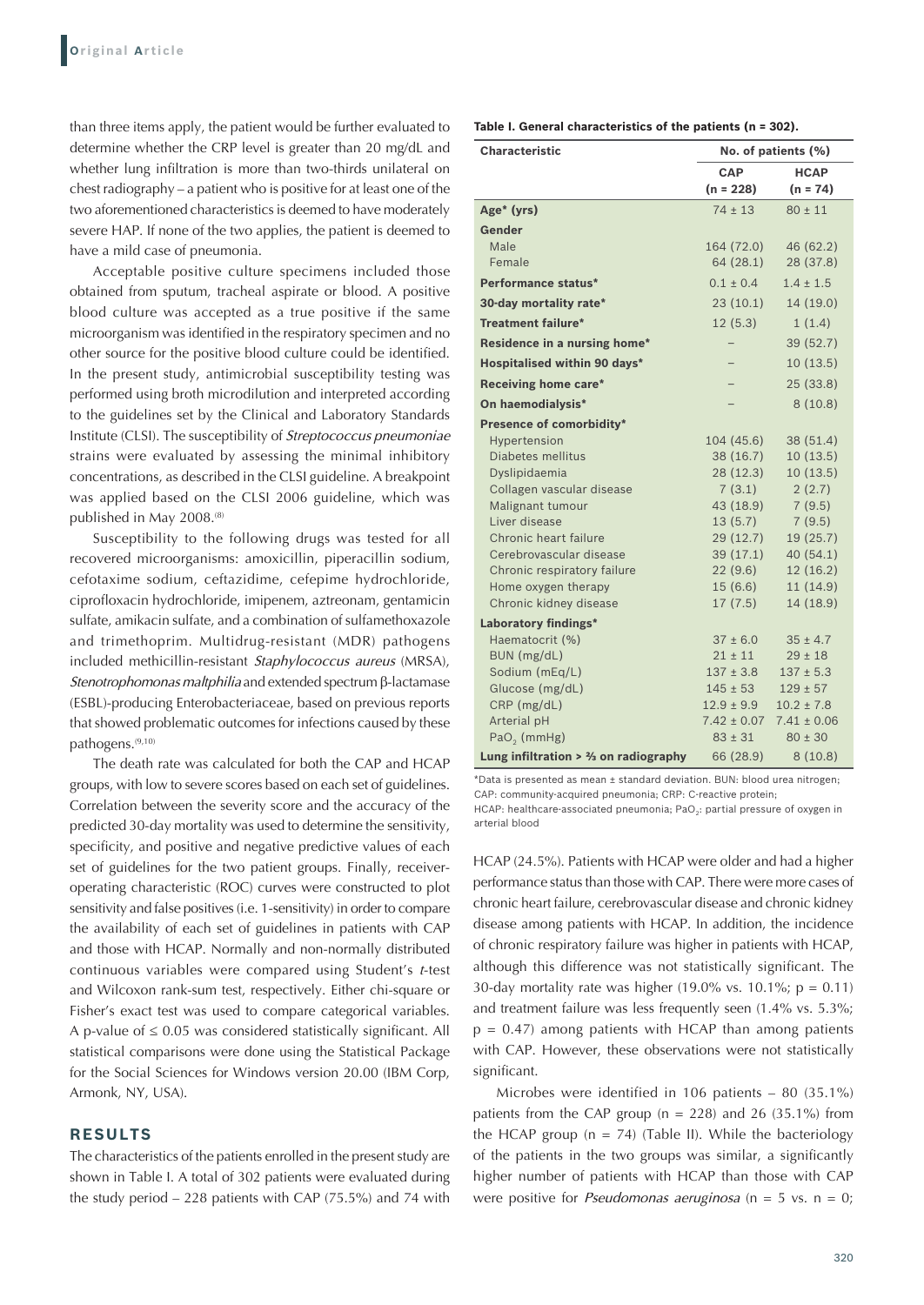| Pathogen                      | No. of patients (%) |             | p-value   |
|-------------------------------|---------------------|-------------|-----------|
|                               | <b>CAP</b>          | <b>HCAP</b> |           |
|                               | (n = 80)            | $(n = 26)$  |           |
| <b>Haemophilus influenzae</b> | 27(33.8)            | 5(19.2)     | <b>NS</b> |
| Streptococcus pneumoniae      |                     |             |           |
| Penicillin-sensitive          | 30(37.5)            | 8(30.8)     | NS        |
| Penicillin-intermediate       | 5(6.3)              | 3(11.5)     | <b>NS</b> |
| Penicillin-resistant          | 1(1.3)              | 0(0)        | <b>NS</b> |
| Klebsiella pneumonia          | 3(3.8)              | 3(11.5)     | <b>NS</b> |
| Moraxella catarrhalis         | 12(15.0)            | 2(7.7)      | <b>NS</b> |
| <b>Staphylococcus aureus</b>  |                     |             | <b>NS</b> |
| Methicillin-resistant         | 11(13.8)            | 1(3.8)      |           |
| Methicillin-sensitive         | 0(0)                | 0(0)        |           |
| Pseudomonas aeruginosa        | 0(0)                | 5(19.2)     | < 0.001   |
| <b>Others</b>                 | 7(8.8)              | 0(0)        | <b>NS</b> |

**Table II. Pathogens detected in the sputum culture of patients with CAP and those with HCAP (n = 106).**

NS: not significant

p < 0.001). Penicillin-resistant *Streptococcus pneumonia* (PRSP) was detected in patients with CAP, while MRSA was found in neither group.

The antibiotic treatments received by the patients are shown in Table III. Ceftriaxone was more frequently administered to patients with CAP than to those with HCAP (74.6% vs. 39.2%; p < 0.0001). However, a greater number of patients with HCAP than those with CAP received piperacillin/tazobactam infusions (32.4% vs. 8.3%;  $p < 0.0001$ ). Combination therapy with macrolide was administered to more patients with CAP (20.6% vs. 8.1%; p < 0.0001). Penicillin G was equally administered to both groups (1.8% vs. 1.4%) and was not related to 30-day mortality.

For patients with CAP, all of the prognostic guidelines showed a rise in the mortality rate with an increase in severity score. However, patients with HCAP who were categorised as mild or moderate by A-DROP (i.e. scores 1–2) and CURB-65 (i.e. scores 1–2) resulted in 30-day mortality, while those categorised as mild or moderate by PSI and I-ROAD survived beyond 30 days. All the patients with HCAP who died had been categorised as moderate or severe by I-ROAD, and as severe or very severe by PSI (Table IV). On comparison of the severity scores between the two groups, all the four prognostic guidelines showed significantly higher scores in patients with HCAP (Table V).

To evaluate the prognostic accuracy of each set of guidelines, the patients were further divided into two groups, namely low-risk (i.e. A-DROP, 0–3; CURB-65, 0–2; I-ROAD, 0–2; PSI, I–III) and high-risk (i.e. A-DROP  $\geq$  4; CURB-65,  $\geq$  3; I-ROAD,  $\geq$  3; PSI,  $\geq$  V) (Table VI). All the prognostic guidelines, with the exception of CURB-65, showed a high sensitivity in patients with CAP who were categorised into the high-risk group. The sensitivity of the I-ROAD and PSI scores was high among patients with HCAP. Although the severity scores of all the prognostic guidelines were able to predict 30-day mortality in patients with CAP (Fig. 2), I-ROAD exhibited a higher discriminatory power for patients with HCAP in the ROC curve (Fig. 3).

**Table III. Antimicrobials administered in the initial therapy.**

| <b>Antimicrobial</b>                | No. of patients (%) |             | p-value   |
|-------------------------------------|---------------------|-------------|-----------|
|                                     | <b>CAP</b>          | <b>HCAP</b> |           |
|                                     | (n = 228)           | $(n = 74)$  |           |
| <b>Extended spectrum</b>            |                     |             |           |
| cephalosporins                      |                     |             |           |
| Ceftriaxone                         | 170 (74.6)          | 29(39.2)    | < 0.0001  |
| Cefepime                            | 10(4.4)             | 7(9.5)      | NS        |
| Cefotaxime                          | 5(2.2)              | 1(1.4)      | <b>NS</b> |
| Betalactam/                         |                     |             |           |
| betalactamase-inhibitors            |                     |             |           |
| Piperacillin/tazobactam             | 19(8.3)             | 24(32.4)    | < 0.0001  |
| Ampicillin/sulbactam                | 13(5.7)             | 4(5.4)      | NS        |
| <b>Fluoroquinolone</b>              | 6(2.6)              | 2(2.7)      | <b>NS</b> |
| Ciprofloxacin                       | 4(1.8)              | 2(2.7)      | <b>NS</b> |
| Levofloxacin                        | 2(0.9)              | 0(0)        | <b>NS</b> |
| <b>Others</b>                       |                     |             |           |
| Meropenem                           | 1(0.4)              | 1(1.4)      | NS        |
| Penicillin G                        | 4(1.8)              | 1(1.4)      | <b>NS</b> |
| Clindamycin                         | 1(0.4)              | 1(1.4)      | <b>NS</b> |
| Vancomycin                          | 6(2.6)              | 3(4.1)      | <b>NS</b> |
| <b>Combination with macrolide</b>   | 47 (20.6)           | 6(8.1)      | < 0.0001  |
| <b>Combination with fluoroxoron</b> | 4(1.8)              | 3(4.1)      | <b>NS</b> |

NS: not significant

**Table IV. Mortality according to the severity scores of the prognostic guidelines.**

| <b>Guideline Severity</b> |                | No. of patients (%) |                     |                 |             |
|---------------------------|----------------|---------------------|---------------------|-----------------|-------------|
|                           | score          | <b>CAP</b>          | <b>CAP</b>          | <b>HCAP</b>     | <b>HCAP</b> |
|                           |                | (n = 228)           | deaths              | $(n = 74)$      | deaths      |
| CURB-65                   | $\overline{0}$ | 25(11.0)            | (0)                 | 1(1.4)          | 1(100.0)    |
|                           | $\mathbf{1}$   | 79 (34.6)           | 4(5.1)              | 8(10.8)         | (0)         |
|                           | $\overline{2}$ | 71(31.1)            | 8(11.3)             | 20(27.0)        | 3(15.0)     |
|                           | 3              | 38 (16.7)           | 6(15.8)             | 30(40.5)        | 5(16.7)     |
|                           | $\overline{4}$ | 14(6.1)             | 4(28.6)             | 14 (18.9)       | 5(35.7)     |
|                           | 5              | 1(0.4)              |                     | 1(100.0) 1(1.4) | 0(0)        |
| A-DROP                    | $\overline{0}$ | 34 (14.9)           | 0(0)                | 0(0)            | (0)         |
|                           | $\mathbf{1}$   | 51 (22.4)           | 2(3.9)              | 9(12.2)         | 1(11.1)     |
|                           | $\overline{2}$ | 69 (30.3)           | 3(4.3)              | 17(23.0)        | 1(5.9)      |
|                           | 3              | 41(18.0)            | 8(19.5)             | 19(25.7)        | 4(21.1)     |
|                           | $\overline{4}$ | 29(12.7)            | 8(27.6)             | 28 (37.8)       | 8(28.6)     |
|                           | 5              | 4(1.8)              | 2(50.0)             | 1(1.4)          | 0(0)        |
| I-ROAD                    | $\mathbf 0$    | 24(10.5) 0(0)       |                     | 2(2.7)          | 0(0)        |
|                           | Mild           | $100(43.9)$ 2 (2.0) |                     | 28 (37.8)       | 0(0)        |
|                           | Moderate       | 42 (18.4)           | 5(11.9)             | 6(8.1)          | 2(33.3)     |
|                           | Severe         |                     | 62 (27.2) 16 (25.8) | 38(51.4)        | 12(31.6)    |
| PSI                       | I              | 7(3.1)              | 0(0)                | 0(0)            | 0(0)        |
|                           | $\mathbf{II}$  | 25(11.0) 0(0)       |                     | 2(2.7)          | 0(0)        |
|                           | $\mathbf{III}$ |                     | $48(21.1)$ 3 (6.3)  | 1(1.4)          | 0(0)        |
|                           | IV             |                     | $90(39.5)$ 5 (5.6)  | 35(47.3)        | 2(5.7)      |
|                           | $\vee$         |                     | 58 (25.4) 15 (25.9) | 36 (48.6)       | 12 (33.3)   |

PSI: pneumonia severity index

## **DISCUSSION**

In the treatment of CAP and HCAP, the question of which prognostic guideline is more useful remains controversial. For CAP, some reports have concluded that all prognostic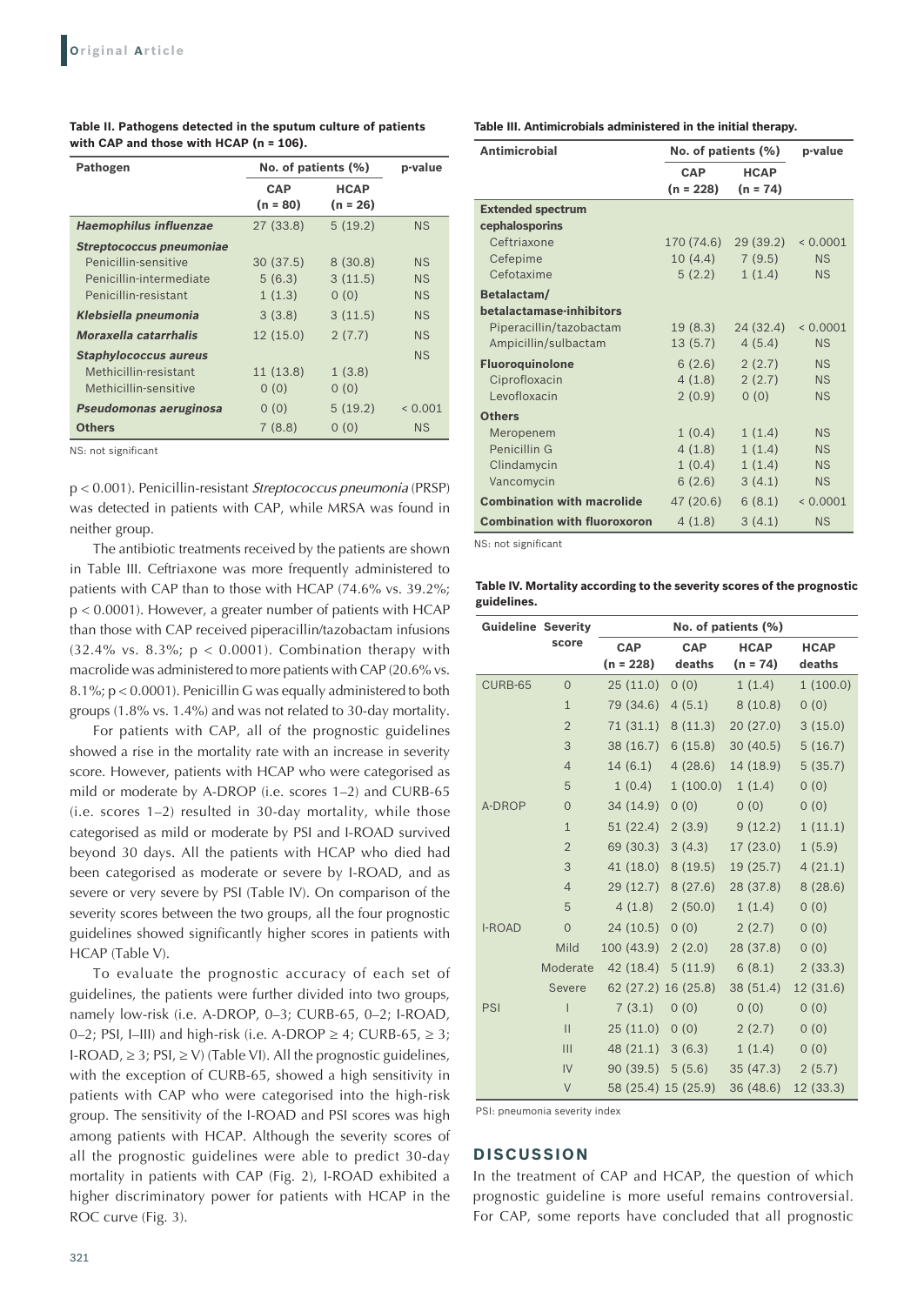**Table V. Total number of deaths and mean severity scores of the two patient groups.**

| <b>Parameter</b>     | Mean ± SD                 |                           | p-value     |
|----------------------|---------------------------|---------------------------|-------------|
|                      | <b>CAP</b><br>$(n = 228)$ | <b>HCAP</b><br>$(n = 74)$ |             |
| No. of deaths $(\%)$ | 23(10.1)                  | 14 (18.9)                 | ${}_{0.01}$ |
| CURB-65 score        | $1.7 + 1.1$               | $2.7 + 1.0$               | < 0.001     |
| A-DROP score         | $2.0 \pm 1.3$             | $2.9 + 1.1$               | < 0.001     |
| <b>I-ROAD</b> score  | $1.6 \pm 1.0$             | $2.1 + 1.0$               | < 0.001     |
| PSI score            | $112 + 40$                | $140 \pm 32$              | 0.001       |

PSI: pneumonia severity index; SD: standard deviation

**Table VI. Sensitivity, specificity, positive predictive value (PPV) and negative predictive value (NPV) of the prognostic guidelines according to patient group.**

| Guideline         | <b>Sensitivity</b> | <b>Specificity</b> | <b>PPV</b> | <b>NPV</b> |
|-------------------|--------------------|--------------------|------------|------------|
| <b>CAP</b> group  |                    |                    |            |            |
| CURB-65           | 47.0               | 79.5               | 47.8       | 79.5       |
| A-DROP            | 96.9               | 88.9               | 43.5       | 88.8       |
| <b>I-ROAD</b>     | 91.3               | 54.3               | 69.6       | 77.6       |
| PSI               | 90.0               | 29.8               | 65.2       | 79.0       |
| <b>HCAP group</b> |                    |                    |            |            |
| CURB-65           | 71.4               | 41.7               | 71.4       | 41.7       |
| A-DROP            | 57.1               | 65.0               | 57.1       | 65.0       |
| <b>I-ROAD</b>     | 85.7               | 56.7               | 85.7       | 56.7       |
| PSI               | 83.3               | 51.1               | 83.3       | 58.1       |

Note: Data is presented as percentage. CAP: community-acquired pneumonia; HCAP: healthcare-associated pneumonia; PSI: pneumonia severity index

guidelines are similar and can correctly reflect the severity of pneumonia.(11,12) However, a study by Higuchi et al documented that dehydration and some parameters, such as haematocrit and BUN, are not good prognostic factors for evaluating the severity of pneumonia in elderly patients.<sup>(13)</sup> Higuchi et al also found that pneumonia in elderly patients categorised as mild or moderate by A-DROP showed a poor prognosis when comorbidities were present.<sup>(13)</sup> Thus, it is reasonable to presume that there is an underestimation of the severity of pneumonia in elderly patients. Carrabba et al found that PSI and SCAP (severe community-acquired pneumonia)<sup>(14)</sup> are useful prognostic tools for immunocompetent patients, with the former noted to be highly sensitive but poorly specific for the evaluation of HCAP severity in immunocompromised patients with HCAP.(15) In a different study, Jeong et al demonstrated that the prognostic powers of PSI and CURB-65 for 30-day mortality were significantly lower for patients with HCAP than for patients with CAP.<sup>(16)</sup> The findings of these studies suggest that the conventional prognostic guidelines used for CAP are not appropriate for the evaluation of HCAP severity.<sup>(15,16)</sup>

In the present study, we found that I-ROAD correctly reflected the severity of CAP and HCAP, whereas A-DROP and CURB-65 underestimated the severity of both. PSI was useful in evaluating the severity of CAP and HCAP, but there was no statistically significant difference between the two groups. Although PSI appeared to be as useful as I-ROAD for the evaluation of severity



**Fig. 2** Receiver-operating characteristic curve for the prediction of 30-day mortality for each score among high-risk patients with CAP.



**Fig. 3** Receiver-operating characteristic curve for the prediction of 30-day mortality for each score among high-risk patients with HCAP.

of CAP and HCAP, statistical significance was not found in the ROC curve.

In general, elderly patients aged over 70 years will tend to have comorbidities.<sup>(17)</sup> Studies have shown that patients with HCAP are older and have more comorbidities than patients with CAP.<sup>(18-21)</sup> When severity is assessed using A-DROP and CURB-65, these aforementioned factors could result in underestimation of the severity of pneumonia in elderly patients with CAP or HCAP, as both of these prognostic guidelines do not take into consideration the presence of comorbidities in their evaluation of the severity of pneumonia, unlike PSI and I-ROAD. However, as evaluation of the severity of pneumonia using PSI is time-consuming due to the complicated nature of its calculations, its use in Japan is limited. For the same reason, we do not recommend the use of PSI in the emergency room outpatient clinic. In terms of utility, I-ROAD is much more useful than PSI, and could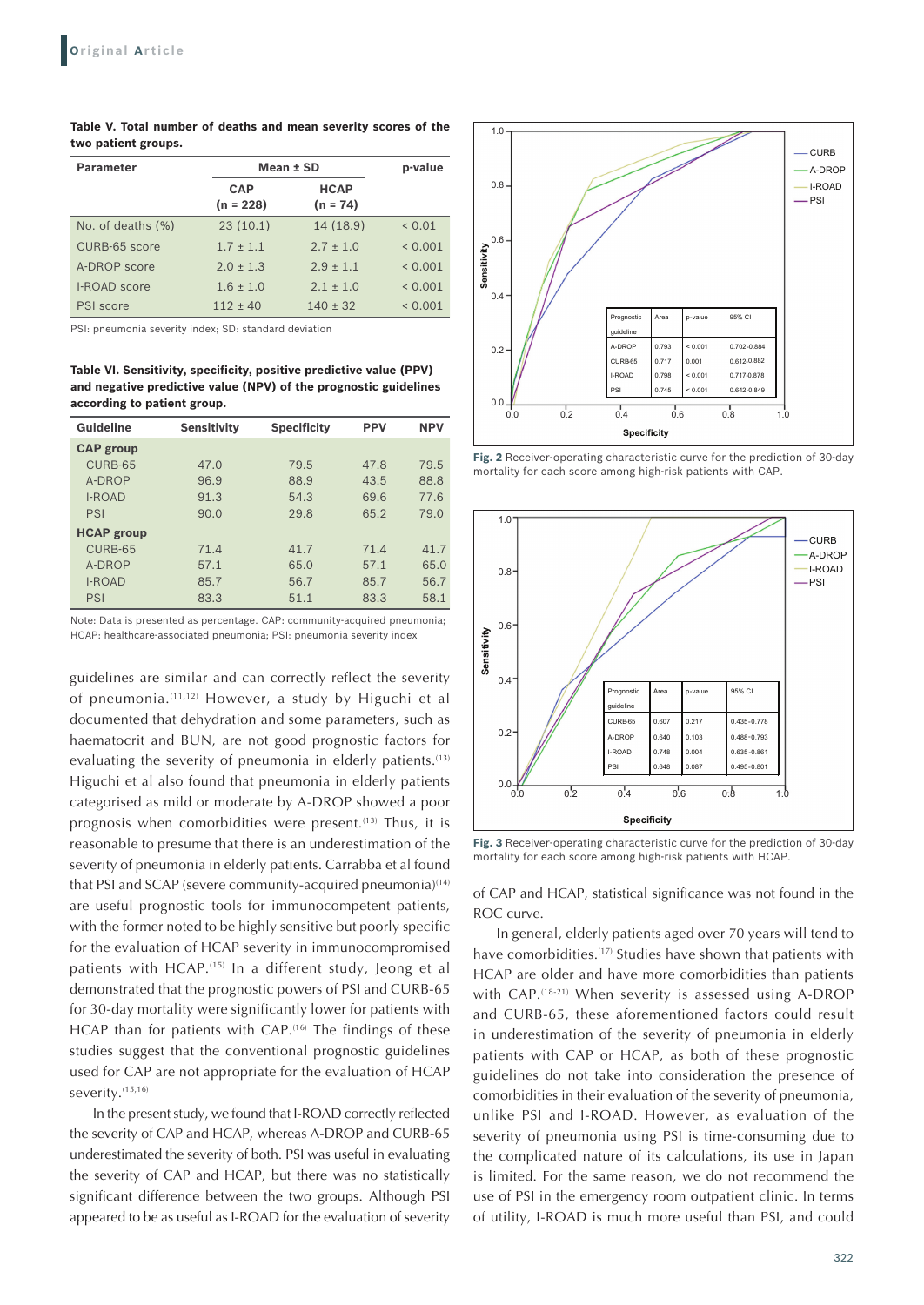possibly be more accurate than other prognostic guidelines for patients with HCAP. In the present study, although the sensitivity, specificity, and positive and negative predictive values of the I-ROAD score were found to be similar to those of the CURB-65, A-DROP and PSI scores, the I-ROAD score was significantly higher than the other scores in the ROC curve. Notwithstanding the strengths of I-ROAD and PSI, we emphasise that the prognostic accuracy of neither of these guidelines is high enough to be considered reliable. Therefore, such guidelines should only be viewed as one of many tools that can help physicians make a rational decision.

The present study found that patients with HCAP and those with CAP show different characteristics such as the rates of occurrence of MDR pathogens, initial treatment failure and 30-day mortality. Shindo et al reported the relationship between the rate of occurrence of MDR pathogens and initial treatment failure and inappropriate initial antibiotic treatment for HCAP.<sup>(18)</sup> Jung et al showed via multivariate analysis that tube feeding and previous hospitalisation within 90 days of pneumonia onset were significant risk factors for frequency of occurrence of MDR pathogens.<sup>(20)</sup>

In the present study, the rate of occurrence of MDR pathogens among patients with HCAP (15.0%) was relatively lower than that reported in other studies  $(12.6\% - 38.1\%)$ .<sup>(13,17-19)</sup> Our rate of initial treatment failure for HCAP (1.4%) was also much lower than that reported in other studies  $(24.2\% - 35.9\%).$ <sup>(16-19)</sup> In contrast, the 30-day mortality rate among our patients with HCAP (18.9%) was similar to that reported in other studies  $(12\%-29\%)$ . (18-21)

The contribution of MDR pathogens to the aetiology of HCAP and its empirical treatment, however, remains controversial.(19) Ewig et al opined that the concept of HCAP contributes to confusion, potentially leading to overtreatment.<sup>(22)</sup> In the present study, 50% of patients with HCAP received some antipseudomonal agent, but we could not assume that the antibiotic selections had contributed to the improvement in clinical outcome, even though the rates of occurrence of MDR pathogens, initial treatment failure and inappropriate antibiotic therapy among these patients were lower compared to other studies.<sup>(18-21)</sup> The HCAP mortality rate worldwide and that reported in the present study are almost identical. Unfortunately, we could not determine the risk factors for HCAP mortality, as there was no clear relationship between HCAP mortality and the rates of occurrence of MDR pathogens or initial treatment failure. A prospective study should be performed to analyse and identify the risk factors, so that the mortality of patients with HCAP can be improved.

The present study was not without its limitations. First, as this was a retrospective study conducted on a very small population of patients, it may be less reliable with regard to the data collected, particularly for data such as physical examinations. A prospective study with a larger population will be necessary in order to verify the findings of the present study. Second, we did not discuss the possibility of atypical pneumonia, as the modality of diagnosis of atypical pneumonia is limited. No pathogens were detected in the cultures of 64.9% (196/302) of our study cohort. This suggests that atypical pneumonia, such as those caused by *Mycoplasma pneumoniae* or *Chlamydophila pneumonia*, is related to CAP and HCAP. Third, the nutritional status of the patients and the effects of tube feeding were not analysed in the present study. These factors may affect the rates of occurrence of MDR pathogens and mortality of patients with HCAP.<sup>(20,21)</sup>

In conclusion, the present study is the first of its kind to demonstrate the efficacy of I-ROAD in the evaluation of the severity of HCAP. We also found that I-ROAD has similar efficacy in assessing the severity of CAP. Based on our findings, I-ROAD appears to be more accurate for evaluating the severity of HCAP than other prognostic guidelines. Using I-ROAD to predict mortality could help clinicians make rational decisions regarding the best treatment and site of care for patients. A prospective study with a large sample size is needed to confirm our observations.

#### **ACKNOWLEDGEMENT**

We are grateful for the diligent and thorough critical reading of our manuscript by Mr John Wocher, Executive Vice President and Director of International Affairs/International Patient Services of Kameda Medical Center, Japan.

#### **REFERENCES**

- 1. Miyashita N, Matsushima T, Oka M; Japanese Respiratory Society. The JRS guidelines for the management of community-acquired pneumonia in adults: an update and new recommendations. Intern Med 2006; 45:419-28.
- 2. British Thoracic Society Standards of Care Committee. BTS guidelines for the management of community acquired pneumonia in adults. Thorax 2001; 56(Suppl 4):1-64.
- 3. Niederman MS, Mandell LA, Anzueto A, et al. Guidelines for the management of adults with community-acquired pneumonia: diagnosis, assessment of severity, antimicrobial therapy, and prevention. Am J Respir Crit Care Med 2001; 163:1730-54.
- 4. American Thoracic Society, Infectious Disease Society of America. Guidelines for the management of adults with hospital-acquired, ventilatorassociated, and healthcare-associated pneumonia. Am J Respir Crit Care Med 2005; 171:388-416.
- 5. Japanese Respiratory Society. Establishment of new severity ratings based on analysis of hospital-acquired pneumonia. Respirology 2009; 14(Suppl 2): S4-9.
- 6. Seki M, Watanabe A, Mikasa K, Kadota J, Kohno S. Revision of the severity rating and classification of hospital-acquired pneumonia in the Japanese Respiratory Society guidelines. Respirology 2008; 13:880-5.
- 7. Zubrod CG, Sheiderman M, Frei E, et al. Appraisal of methods for the study of chemotherapy in man: Comparative therapeutic trial of nitrogen mustard and triethylene thiophosphoramide. J Chronic Dis 1960; 11:7-33.
- 8. Clinical and Laboratory Standards Institute: Performance Standards for Antimicrobial Susceptibility Testing; Eighteenth Informational Supplement. Vol 28. M100‑S18. Wayne, Pennsylvania: CLSI, 2008.
- 9. Trouillet JL, Chastre J, Vuagnat A, et al. Ventilator-associated pneumonia caused by potentially drug-resistant bacteria. Am J Respir Crit Care Med 1998; 157:531-9.
- 10. Bradford PA. Extended-spectrum  $\beta$ -lactamases in the 21<sup>st</sup> century: characterization, epidemiology, and detection of this important resistance threat. Clin Microbiol Rev 2001; 14:933-51.
- 11. Aujesky D, Auble TE, Yearly DM, et al. Prospective comparison of three validated prediction rules for prognosis in community-acquired pneumonia. Am J Med 2005; 118:384-92.
- 12. Usui K, Tanaka Y, Noda H, Ishihara T. [Comparison of three prediction rules for prognosis in community acquired pneumonia: Pneumonia Severity Index (PSI), CURB-65, and A-DROP]. Nihon Kokyuki Gakkai Zasshi 2009; 47:781-5. Japanese.